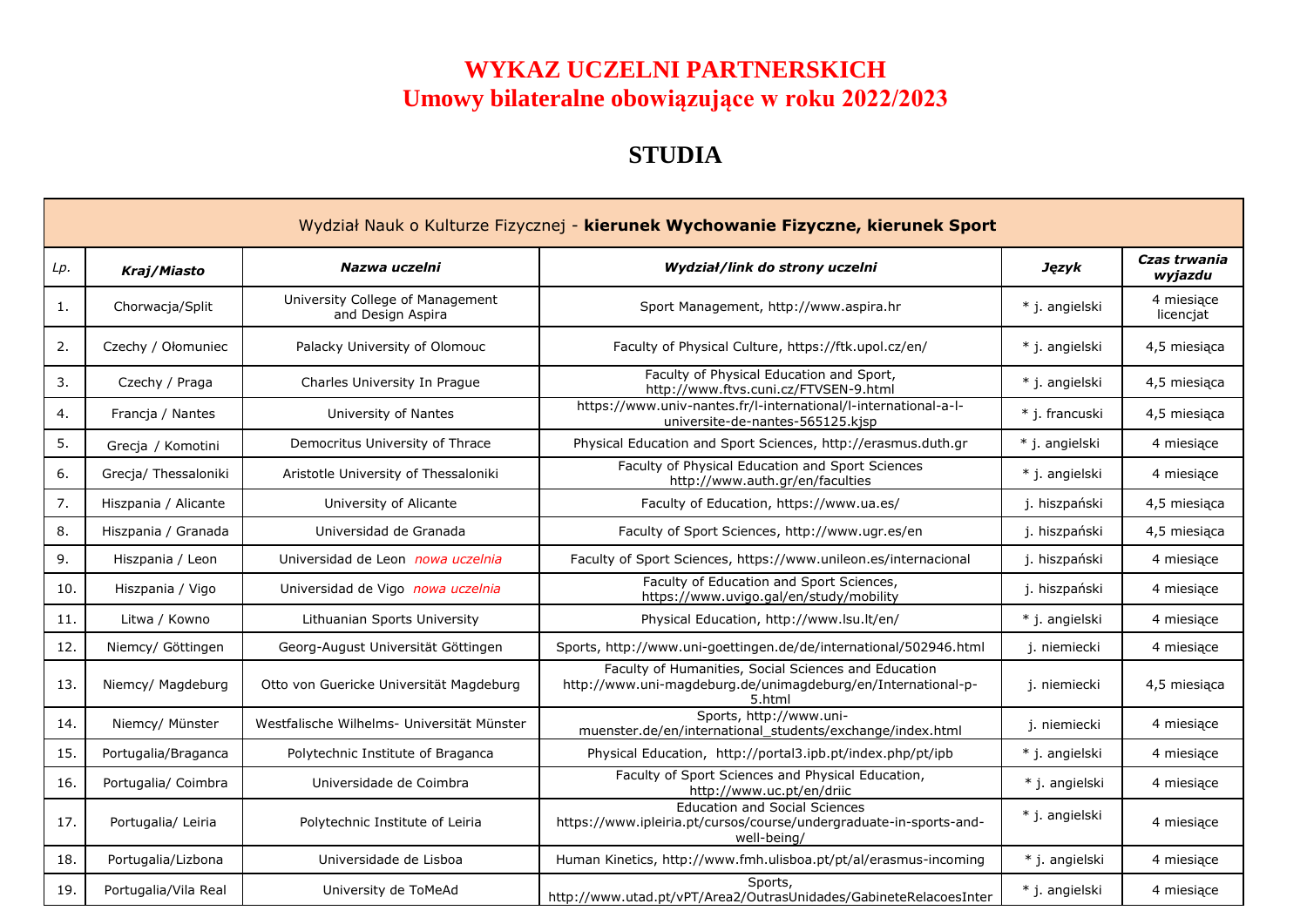|     |                                                     |                                             | nacionaisMobilidade/foreign_students/Paginas/foreign-students.aspx                      |                |                            |  |  |
|-----|-----------------------------------------------------|---------------------------------------------|-----------------------------------------------------------------------------------------|----------------|----------------------------|--|--|
| 20. | Rumunia/Alba Iulia                                  | "1 Decembrie 1918" University of Alba Iulia | http://www.uab.ro/international student                                                 | * j. angielski | 4 miesiące                 |  |  |
| 21. | Rumunia/Galati                                      | "Dunarea de Jos" University of Galati       | https://www.ugal.ro/                                                                    | * j. angielski | 4 miesiące                 |  |  |
| 22. | Słowacja/ Bratysława                                | <b>Comenius University</b>                  | Faculty of Physical Education and Sport<br>http://www.fsport.uniba.sk/index.php?id=3071 | * j. angielski | 4 miesiące                 |  |  |
| 23. | Słowenia / Ljubljana                                | University of Ljubljana                     | http://www.fakultetazasport.si/our faculty/international cooperation                    | * j. angielski | 4 miesiace/<br>sem. zimowy |  |  |
| 24. | Turcja /Eskisehir                                   | Anadolu University                          | Physical Education and Sport Sciences<br>http://www.uib.anadolu.edu.tr/en               | * j. angielski | 4 miesiące                 |  |  |
| 25. | Turcja /Istanbul                                    | İstanbul Gelişim Üniversitesi               | https://gelisim.edu.tr/en                                                               | * j. angielski | 4 miesiące                 |  |  |
| 26. | Turcja /Kocaeli                                     | Kocaeli University                          | Faculty of Sport Sciences, http://www.kocaeli.edu.tr/int/index.php                      | * j. angielski | 4 miesiące                 |  |  |
| 27. | Turcja /Konya                                       | Necmettin Erbakan Universitesi              | http://www.erbakan.edu.tr/erasmus                                                       | * j. angielski | 4 miesiące                 |  |  |
| 28. | Wegry/Pecs                                          | University of Pecs                          | Faculty of Health Sciences, http://erasmus.pte.hu                                       | * j. angielski | 4,5 miesiąca               |  |  |
|     | Wydział Nauk o Kulturze Fizycznej - kierunek Taniec |                                             |                                                                                         |                |                            |  |  |
|     | Portugalia/Lizbona                                  | Universidade de Lisboa                      | Human Kinetics, http://www.fmh.ulisboa.pt/pt/al/erasmus-incoming                        | * j. angielski | 4 miesiące                 |  |  |

|     | Wydział Nauk o Kulturze Fizycznej - kierunek Turystyka i Rekreacja |                                                                |                                                                                                    |                               |                            |  |  |
|-----|--------------------------------------------------------------------|----------------------------------------------------------------|----------------------------------------------------------------------------------------------------|-------------------------------|----------------------------|--|--|
| 1.  | Chorwacja/Split                                                    | University College of Management<br>and Design Aspira          | Tourism Management, http://www.aspira.hr                                                           | * j. angielski                | 4 miesiące                 |  |  |
| 2.  | Cypr / Nicosia                                                     | American College                                               | Tourism, http://www.ac.ac.cy/en/european-issues                                                    | * j. angielski                | 4 miesiące                 |  |  |
| 3.  | Finlandia / Mikkeli                                                | South-Eastern Finland University of Applied<br><b>Sciences</b> | Culture, Youth and Social Work, http://www.xamk.fi                                                 | * j. angielski                | 4 miesiące                 |  |  |
| 4.  | Finlandia / Tampere                                                | Tampere University of Applied Sciences                         | Bussines and Services, http://www.tamk.fi/en                                                       | * j. angielski                | 4,5 miesiąca               |  |  |
| 5.  | Hiszpania / Almeria                                                | University of Almeria                                          | Tourism, http://cms.ual.es/UAL/en/universidad/                                                     | j. hiszpański                 | 4,5 miesiąca               |  |  |
| 6.  | Hiszpania /Bilbao/San<br>Sebastian                                 | University of Deusto                                           | Tourism,<br>http://www.international.deusto.es/cs/Satellite/estudiantes/en/incomi<br>ng-students-0 | j. hiszpański                 | 4,5 miesiąca               |  |  |
| 7.  | Hiszpania / Girona                                                 | University of Girona                                           | Tourism, https://www.udg.edu/ca/ft                                                                 | * j. angielski/<br>hiszpański | 4,5 miesiąca               |  |  |
| 8.  | Hiszpania / Huelva                                                 | University of Huelva                                           | Tourism and Leisure, http://www.uhu.es/english/erasmusStudents/                                    | j. hiszpański                 | 4,5 miesiąca               |  |  |
| 9.  | Hiszpania / Murcia                                                 | University of Murcia                                           | Tourism, https://erasmus.um.es                                                                     | j. hiszpański                 | 4,5 miesiąca               |  |  |
| 10. | Holandia/Leeuvarden*                                               | Stenden University of Applied Sciences                         | Tourism, http://www.stenden.com/en/studies/studyabroad/exchange                                    | * j. angielski                | 4,5 miesiąca               |  |  |
| 11. | Łotwa / Valmiere                                                   | Vidzeme University of Applied Sciences                         | Faculty of Society and Sciences, http://www.va.lv/en/page/how-apply                                | * j. angielski                | 4 miesiące/<br>sem. zimowy |  |  |
| 12. | Niemcy / Bremen                                                    | Hochschule Bremen                                              | Social Sciences,                                                                                   | j. niemiecki                  | 4,5 miesiąca               |  |  |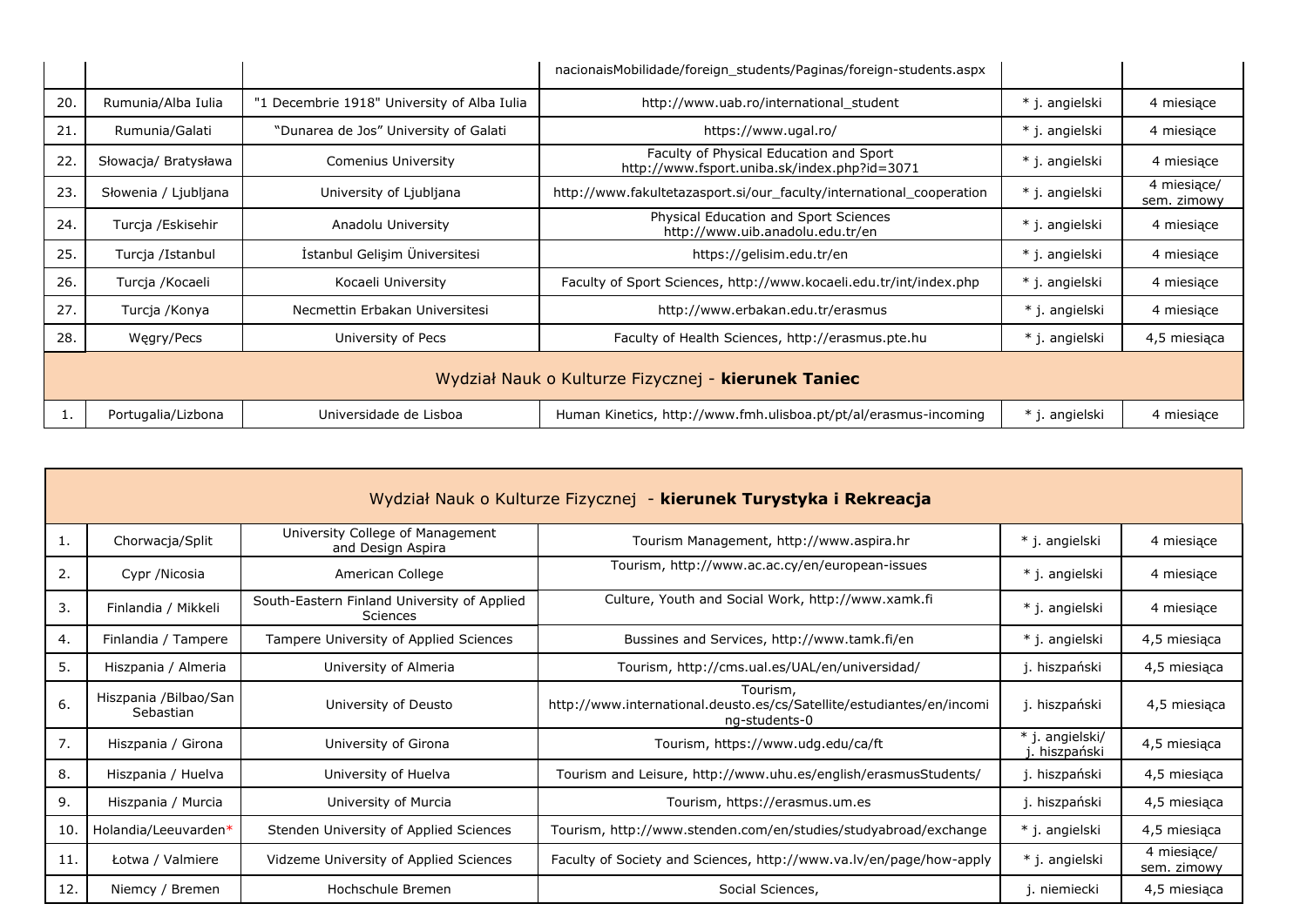|     |                                   |                                                  | www.hs-bremen.de/internet/en/international/office/incomings                                                  |                |                               |
|-----|-----------------------------------|--------------------------------------------------|--------------------------------------------------------------------------------------------------------------|----------------|-------------------------------|
| 13. | Niemcy / Bremerhaven              | Hochschule Bremerhaven                           | Cruise Tourism Management, http://www.hs-bremerhaven.de                                                      | * j. angielski | 4,5 miesiąca                  |
| 14. | Niemcy / Hof                      | Hochschule fuer Angewandte<br>Wissenschaften Hof | Business & Economics, http://www.hof-university.de/                                                          | * j. angielski | 4,5 miesiąca                  |
| 15. | Portugalia/Braganca/<br>Mirandela | Polytechnic Institute of Braganca                | School of Technology and Management,<br>http://portal3.ipb.pt/index.php/pt/ipb                               | * j. angielski | 4 miesiące                    |
| 16. | Portugalia/ Coimbra               | Universidade de Coimbra                          | Faculdade de Letras, http://www.uc.pt/en/driic                                                               | * j. angielski | 4,5 miesiąca                  |
| 17. | Portugalia/ Faro                  | University of Algarve                            | School of Management Hospitality and Tourism,<br>http://www.ualg.pt/home/en/content/application-procedures-0 | * j. angielski | 4 miesiące                    |
| 18. | Portugalia/ Leiria                | Polytechnic Institute of Leiria                  | School of Tourism and Maritime Technology,<br>http://www.ipleiria.pt/international/Paginas/idioma.aspx       | * j. angielski | 4 miesiące                    |
| 19  | Rumunia/Alba Iulia                | "1 Decembrie 1918" Univ.of Alba Iulia            | Economic Sciences, http://www.uab.ro/international student                                                   | * j. angielski | 4 miesiące                    |
| 20. | Słowacja/Bańska<br>Bystrzyca      | Matej Bel University                             | Economics, http://www.ef.umb.sk/indexe.asp?uid=734                                                           | * j. angielski | 4,5 miesiąca<br>sem. wiosenny |
| 21. | Turcja/Denizli                    | Pamukkale University                             | Tourism, http://www.pau.edu.tr                                                                               | * j. angielski | 4 miesiące                    |
| 22. | Turcja /Eskisehir                 | Anadolu University                               | Tourism, http://www.uib.anadolu.edu.tr/en                                                                    | * j. angielski | 4 miesiące                    |
| 23. | Turcja /Istanbul                  | Okan Universitesi                                | Tourism and Hotel Management, http://bbs.okan.edu.tr                                                         | * j. angielski | 4 miesiące                    |
| 24. | Turcja /Konya                     | Necmettin Erbakan Universitesi                   | Tourism Management, https://www.erbakan.edu.tr/en/erasmus                                                    | * j. angielski | 4 miesiące                    |

| Wydział Nauk o Zdrowiu - kierunek Fizjoterapia |                        |                                                                |                                                                                                     |                |                                |  |
|------------------------------------------------|------------------------|----------------------------------------------------------------|-----------------------------------------------------------------------------------------------------|----------------|--------------------------------|--|
|                                                | Czechy / Ołomuniec     | University of Olomouc                                          | Faculty of Physical Culture, Health Sciences, https://ftk.upol.cz/en/                               | * j. angielski | 4,5 miesiąca<br>licencjat      |  |
| 2.                                             | Czechy / Praga         | Charles University In Prague                                   | Faculty of Physical Education and Sport,<br>http://www.ftvs.cuni.cz/FTVSEN-9.html                   | * j. angielski | 4,5 miesiąca                   |  |
| 3.                                             | Finlandia / Savonlinna | South-Eastern Finland University of Applied<br><b>Sciences</b> | Physiotherapy, http://www.xamk.fi                                                                   | * j. angielski | 4 miesiące<br><b>SUM</b>       |  |
| 4.                                             | Finlandia / Tampere    | Tampere University of Applied Sciences                         | Physiotherapy, http://www.tamk.fi/en                                                                | * j. angielski | 3 miesiące<br>praktyki kl./SUM |  |
| 5.                                             | Grecja/Ateny           | University of West Attica<br>(former TEI of Athens)            | Physiotherapy, http://www.teiath.gr/?lang=en                                                        | * j. angielski | 4,5 miesiąca                   |  |
| 6.                                             | Portugalia / Coimbra   | Instituto Politecnico do Coimbra                               | Physiotherapy<br>http://www.estescoimbra.pt/en/conteudos/detalhe/id/99,                             | * j. angielski | 3 miesiące<br>praktyki kl./SUM |  |
| 7.                                             | Portugalia/ Leiria     | Polytechnic Institute of Leiria                                | <b>Health Sciences</b><br>https://www.ipleiria.pt/cursos/course/undergraduate-in-<br>physiotherapy/ | * j. angielski | 4 miesiące                     |  |
| 8.                                             | Portugalia / Lizbona   | Instituto Politecnico de Lisboa                                | Physiotherapy, http://www.estesl.ipl.pt/en                                                          | * j. angielski | 4 miesiące<br>praktyki kl./SUM |  |
| 9.                                             | Portugalia / Porto     | Instituto Politecnico do Porto                                 | Physiotherapy, https://www.ipp.pt/guiaects/guia_ects.aspx                                           | * j. angielski | 3 miesiące<br>praktyki kl./SUM |  |
| 10.                                            | Węgry/Budapeszt        | Semmelweis University                                          | Faculty of Health Sciences, http://www.se-etk.hu/                                                   | *j. angielski  | 4,5 miesiąca<br>licencjat      |  |